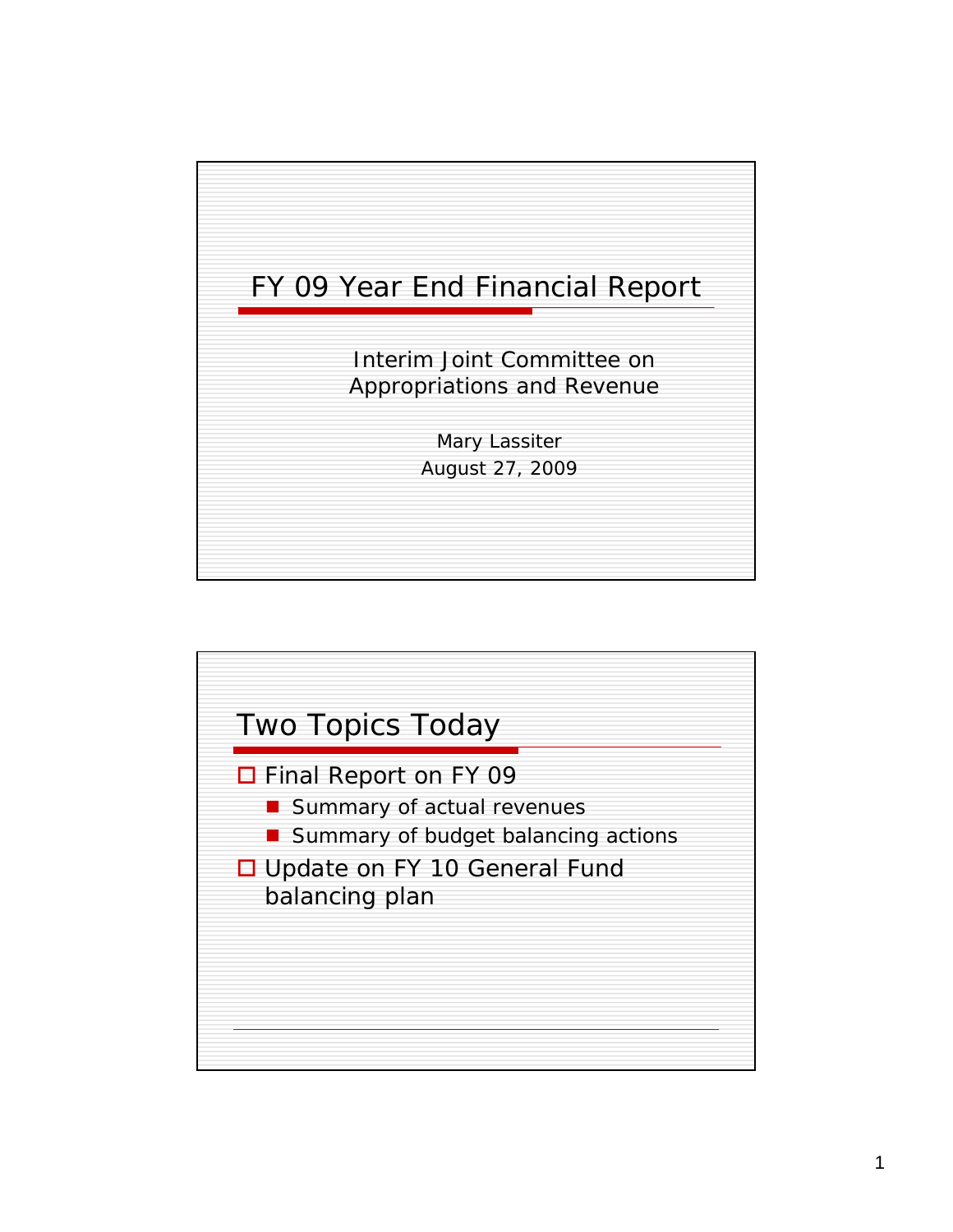|                    | <b>General Fund Declined</b> | 2.7% in FY 09             |             |             |                                |             |
|--------------------|------------------------------|---------------------------|-------------|-------------|--------------------------------|-------------|
|                    |                              |                           |             |             |                                |             |
|                    | <b>FY09</b>                  | Million \$<br><b>FY08</b> | <b>FY07</b> | <b>FY09</b> | Growth Rate (%)<br><b>FY08</b> | <b>FY07</b> |
| Sales and Use      | 2,857.7                      | 2,877.8                   | 2,817.7     | $-0.7$      | 2.1                            | 2.5         |
| Individual Income  | 3,315.4                      | 3,483.1                   | 3,041.5     | $-4.8$      | 14.5                           | 4.2         |
| Corporation Income | 268.0                        | 435.2                     | 988.1       | $-38.4$     | $-56.0$                        | $-1.4$      |
| <b>HET</b>         | 121.7                        | $98.4 -$                  |             | $23.6$ --   | $-1$                           |             |
| Coal Severance     | 292.6                        | 233.0                     | 222.0       | 25.6        | 5.0                            | $-1.1$      |
| Cigarette Tax      | 203.0                        | 169.5                     | 168.8       | 19.8        | 0.5                            | 1.8         |
| Property           | 513.1                        | 500.6                     | 492.5       | 2.5         | 1.7                            | $-2.0$      |
| Lottery            | 193.5                        | 187.5                     | 186.6       | 3.2         | 0.4                            | $-1.8$      |
| Other              | 661.4                        | 679.1                     | 656.8       | $-2.6$      | 3.4                            | 5.4         |
| <b>TOTAL</b>       | 8,426.4                      | 8,664.3                   | 8,573.8     | $-2.7$      | 1.1                            | 2.4         |

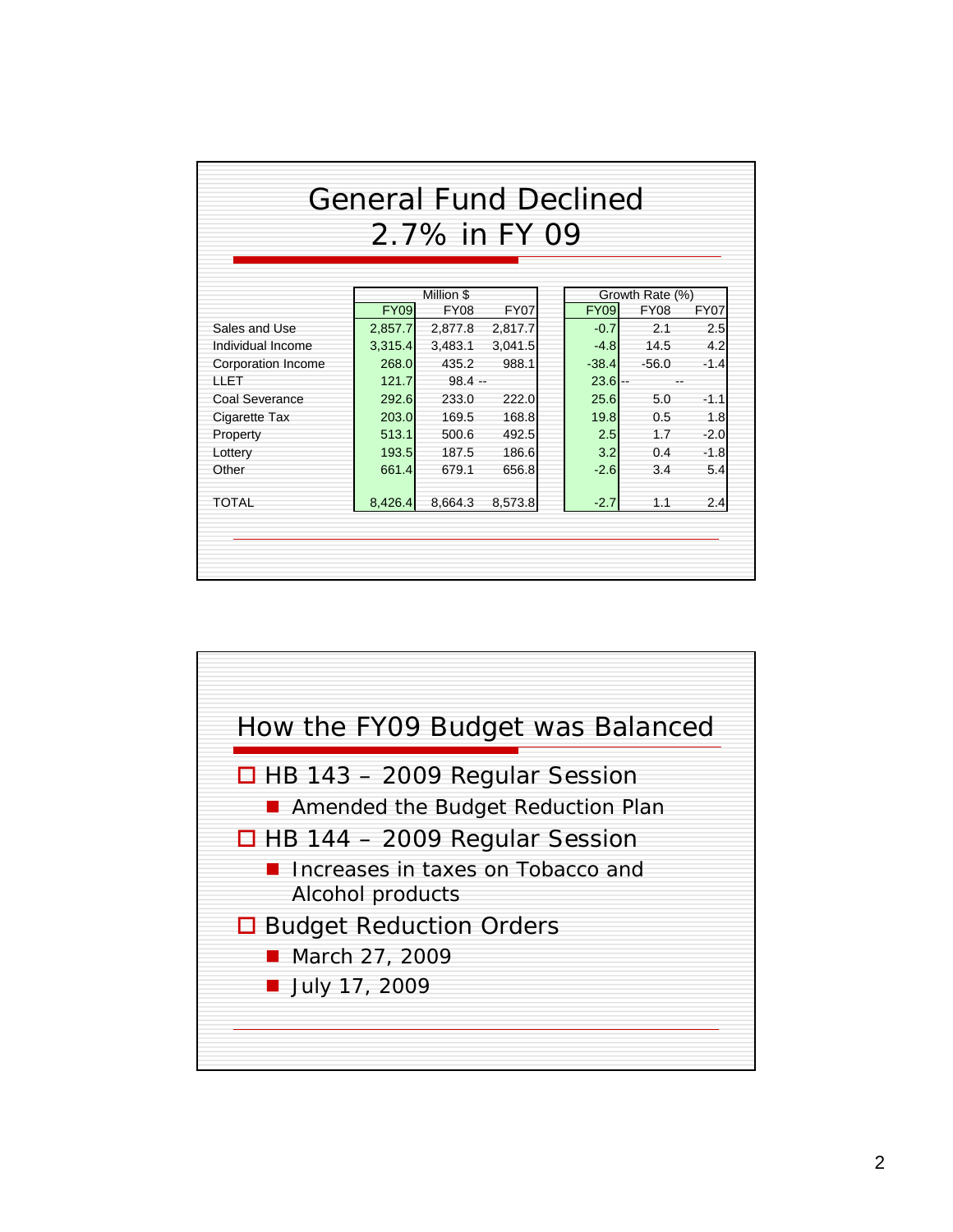| Round One<br>Rainy Day Fund<br><b>Spending Reductions</b><br><b>Fund Transfers</b><br>Revenue Increases<br><b>SEEK Lapse</b><br>Total | (millions)<br>\$219.0<br>\$147.1<br>59.6<br>S.<br>\$52.2<br>\$ 15.0<br>\$492.9 |
|---------------------------------------------------------------------------------------------------------------------------------------|--------------------------------------------------------------------------------|
|---------------------------------------------------------------------------------------------------------------------------------------|--------------------------------------------------------------------------------|

| FY 09 Budget Reduction Plan –<br>Round Two (at Year End)                    |     |                 |
|-----------------------------------------------------------------------------|-----|-----------------|
|                                                                             |     | (millions)      |
| <b>Revenue Shortfall</b>                                                    |     | (55.8)          |
| Increased Severance Tax Dedications<br>Total General Fund Revenue Shortfall | \$. | (3.7)<br>(59.5) |
| Additional NGE, Fund Transfers less                                         | S.  | (3.7)           |
| than budgeted, and unbudgeted lapses                                        |     |                 |
| <b>Total Budget Shortfall</b>                                               |     | (63.2)          |
| Source to Balance                                                           |     |                 |
| Excess GF in Medicaid resulting from<br>higher federal match rate from ARRA | S.  | 63.2            |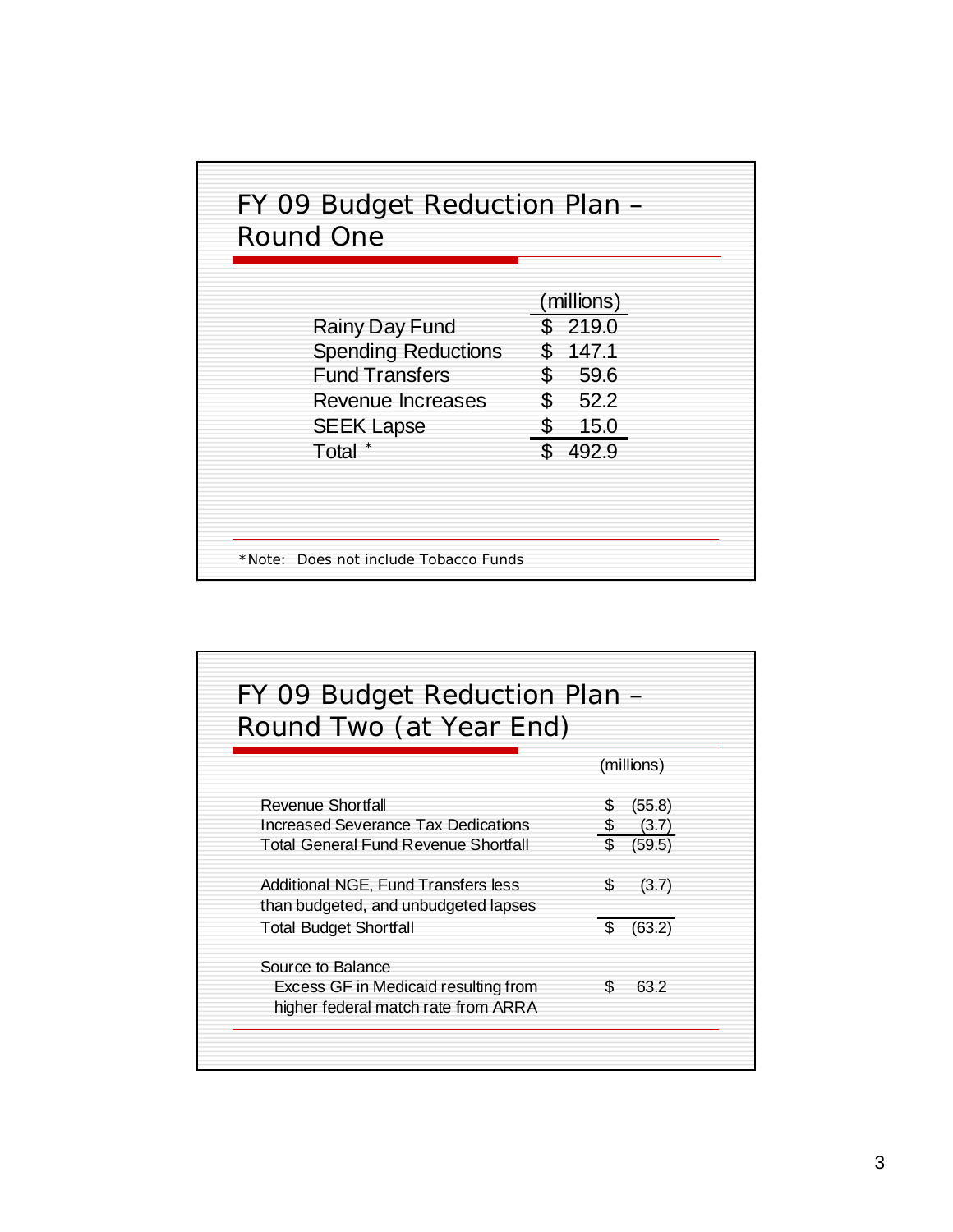

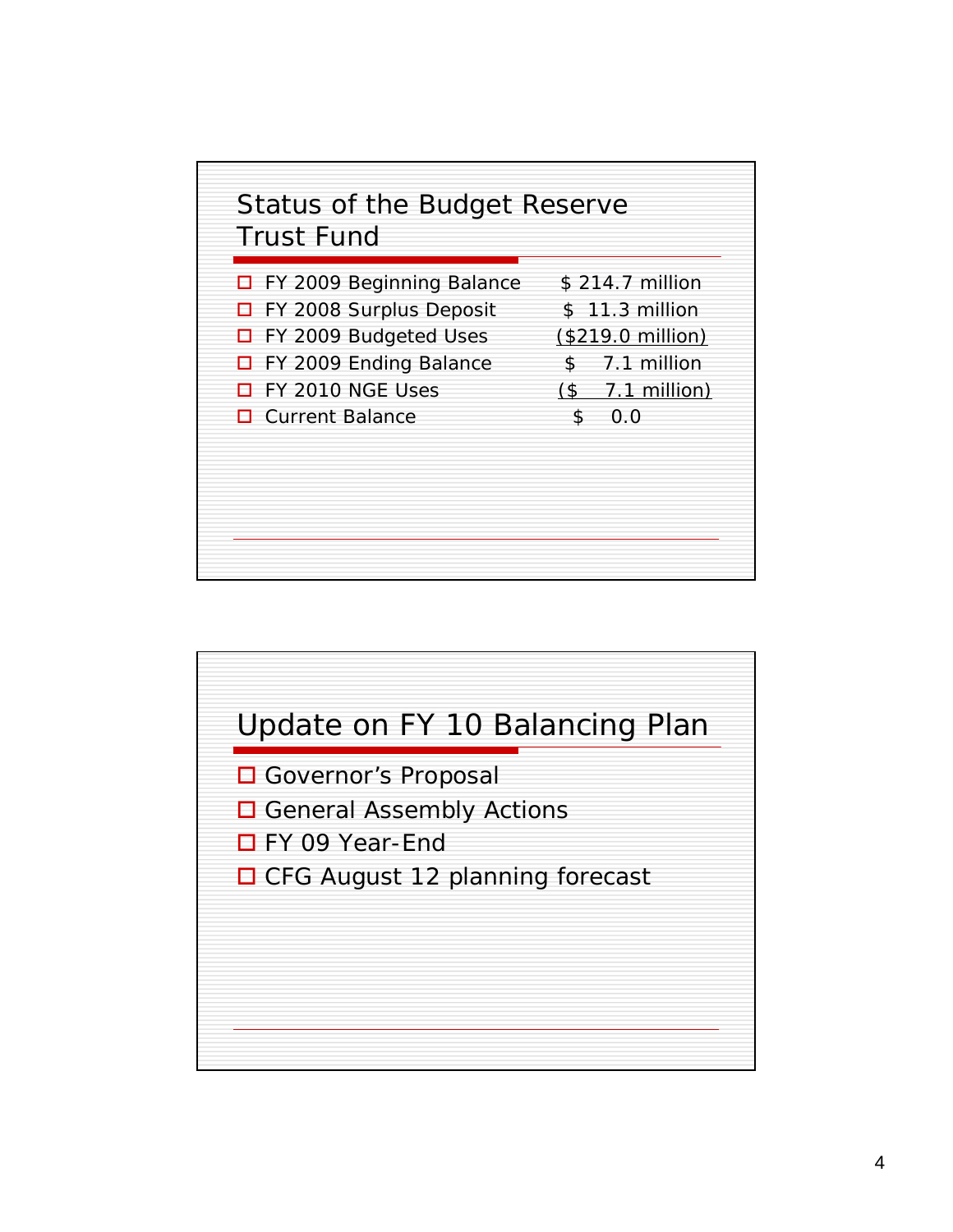## Governor's Plan to Balance FY 10

| Stimulus Funding                                                                          | \$741.7<br>$^\star$ |
|-------------------------------------------------------------------------------------------|---------------------|
| Spending Reductions from Enacted FY 2010 Appropriations                                   | \$200.0             |
| Debt Restructuring                                                                        | \$113.0             |
| <b>Enhanced Tax Collection Efforts</b>                                                    | \$18.5              |
| Suspension of 3 to 5 Paid Holidays for State Employees                                    | \$10.6              |
| <b>Total Solutions</b>                                                                    | \$1,083.8           |
| * Agency reductions of 2.6% from FY 09<br>spending levels, for those not exempt from cuts |                     |

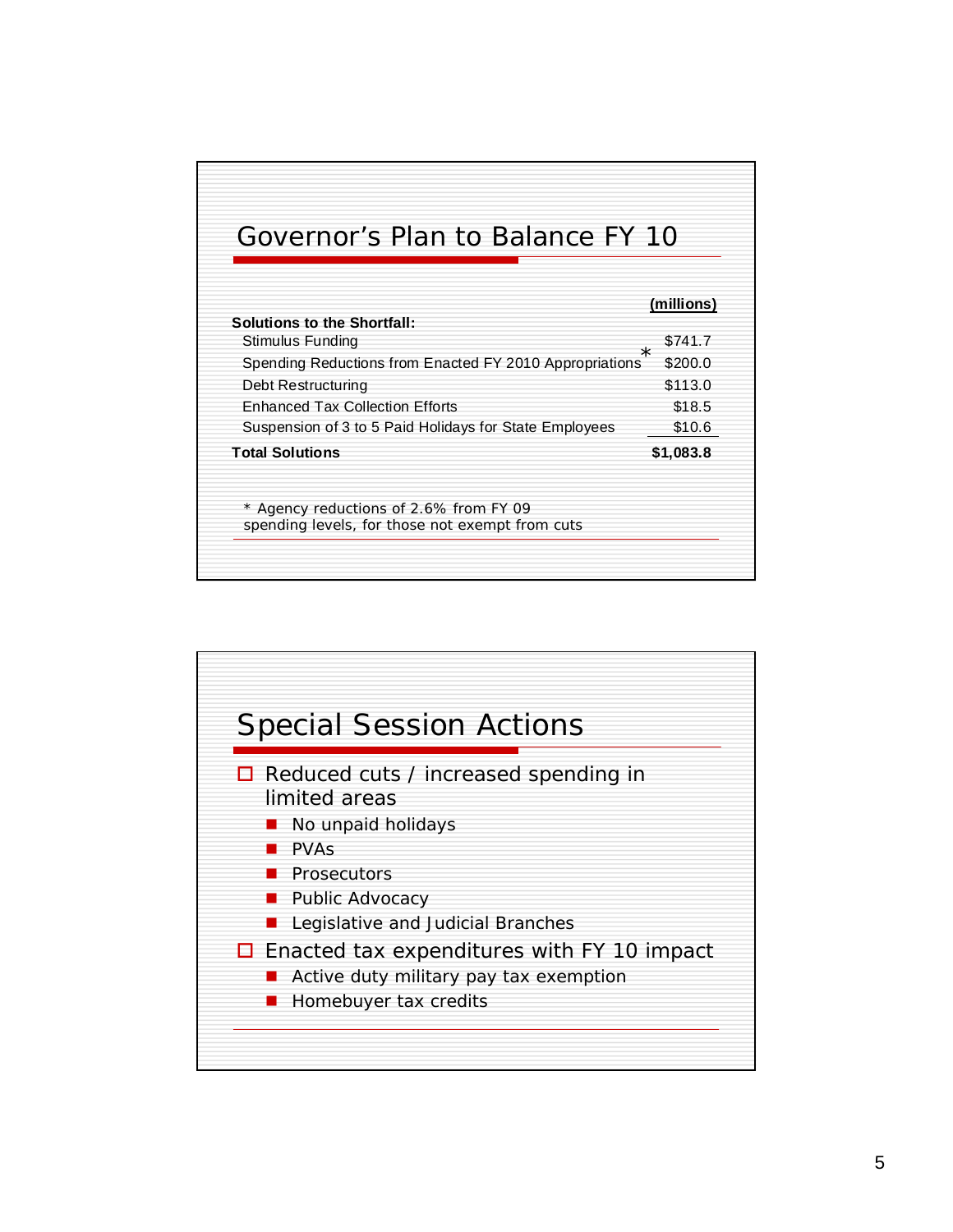

|                               |                                      |         | General Fund Estimates for KRS 48.120 (1) |        |             |       |             |       |  |
|-------------------------------|--------------------------------------|---------|-------------------------------------------|--------|-------------|-------|-------------|-------|--|
|                               | <b>Planning Forecast FY10 - FY14</b> |         |                                           |        |             |       |             |       |  |
|                               | (Millions of Dollars)                |         |                                           |        |             |       |             |       |  |
|                               |                                      |         | <b>August 2009</b>                        |        |             |       |             |       |  |
| <b>August 12 CFG Forecast</b> | <b>FY09</b>                          |         | <b>FY10</b>                               |        | <b>FY11</b> |       | <b>FY12</b> |       |  |
|                               | Actual                               | $%$ Chg | Estimate                                  | %Chg   | Estimate    | %Chg  | Estimate    | %Chg  |  |
| Sales & Use                   | 2,857.7                              | (0.7)   | 2,785.3                                   | (2.5)  | 2,868.3     | 3.0   | 2,979.3     | 3.9   |  |
| <b>Individual Income</b>      | 3,315.4                              | (4.8)   | 3,175.0                                   | (4.2)  | 3,293.0     | 3.7   | 3,425.8     | 4.0   |  |
| Corporation Inc & LLET        | 389.7                                | (27.0)  | 402.9                                     | 3.4    | 407.1       | 1.0   | 409.2       | 0.5   |  |
| <b>Coal Severance</b>         | 292.6                                | 25.6    | 222.6                                     | (23.9) | 209.9       | (5.7) | 219.7       | 4.7   |  |
| Tobacco                       | 203.0                                | 19.8    | 272.3                                     | 34.1   | 270.0       | (0.8) | 267.5       | (0.9) |  |
| Property                      | 513.1                                | 2.5     | 511.3                                     | (0.4)  | 519.4       | 1.6   | 535.0       | 3.0   |  |
| Lottery                       | 193.5                                | 3.2     | 202.0                                     | 4.4    | 204.0       | 1.0   | 208.0       | 2.0   |  |
| Other                         | 661.4                                | (2.6)   | 642.9                                     | (2.8)  | 651.2       | 1.3   | 668.0       | 2.6   |  |
| <b>Total General Fund</b>     | 8,426.4                              | (2.7)   | 8,214.1                                   | (2.5)  | 8,422.7     | 2.5   | 8,712.4     | 3.4   |  |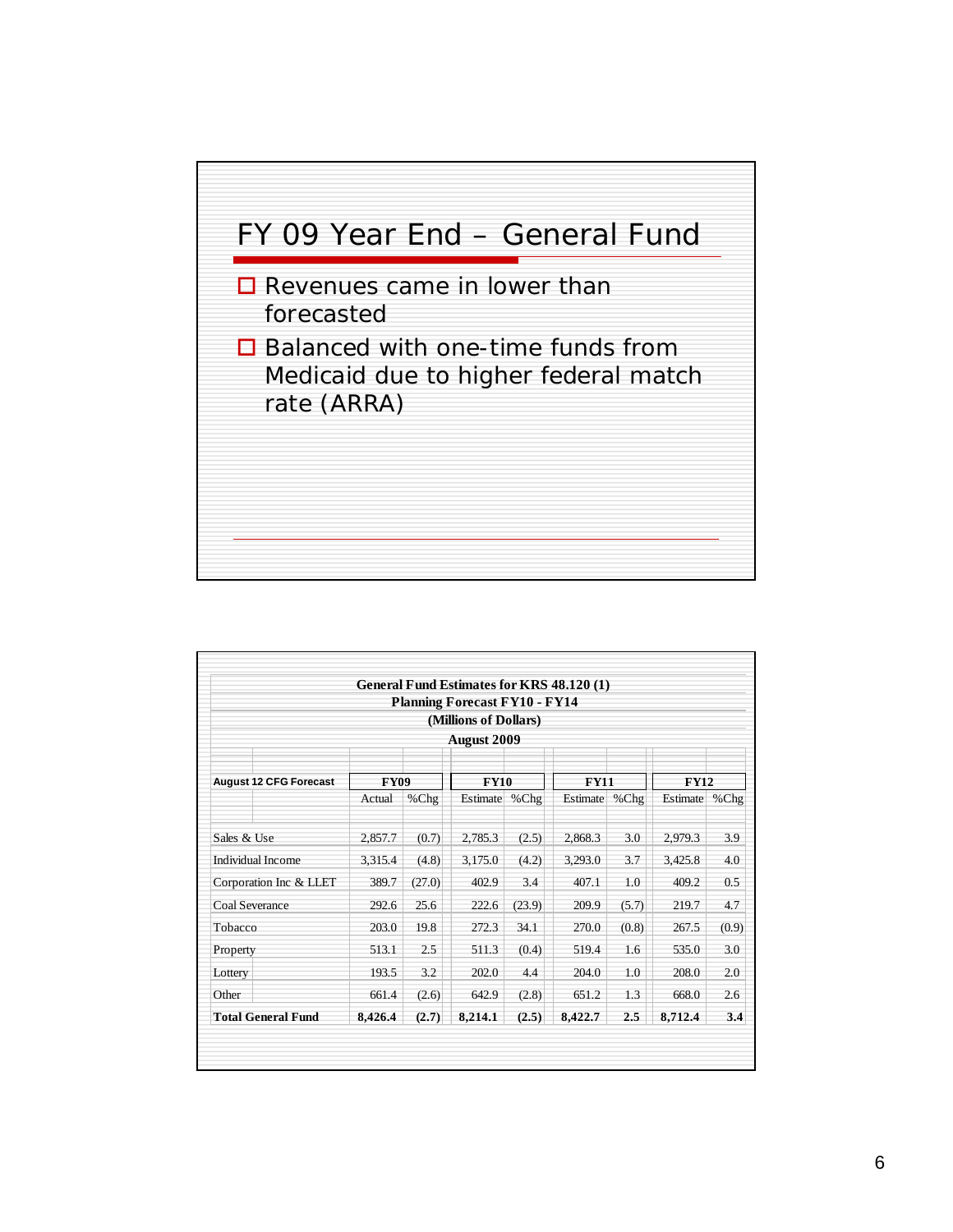

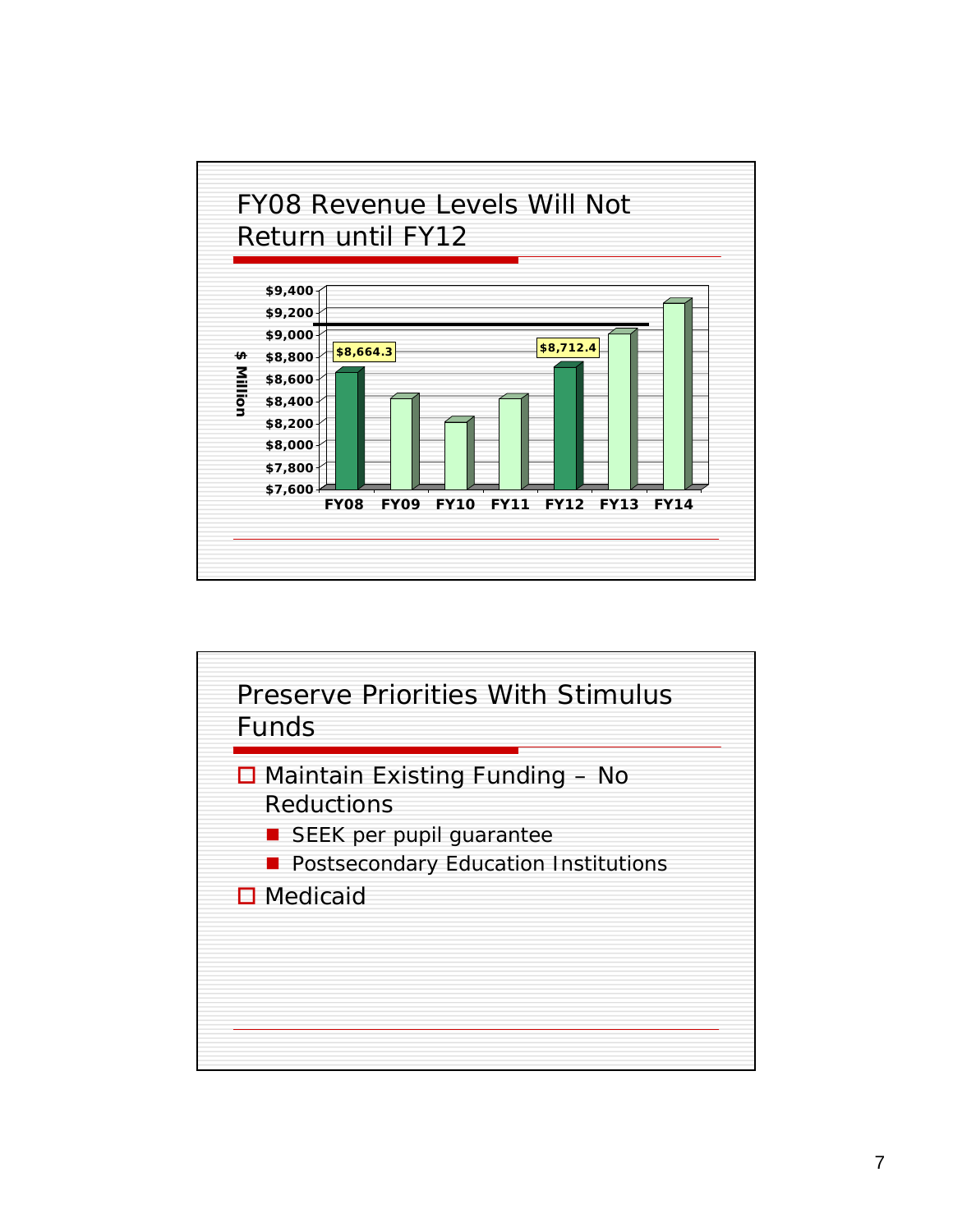

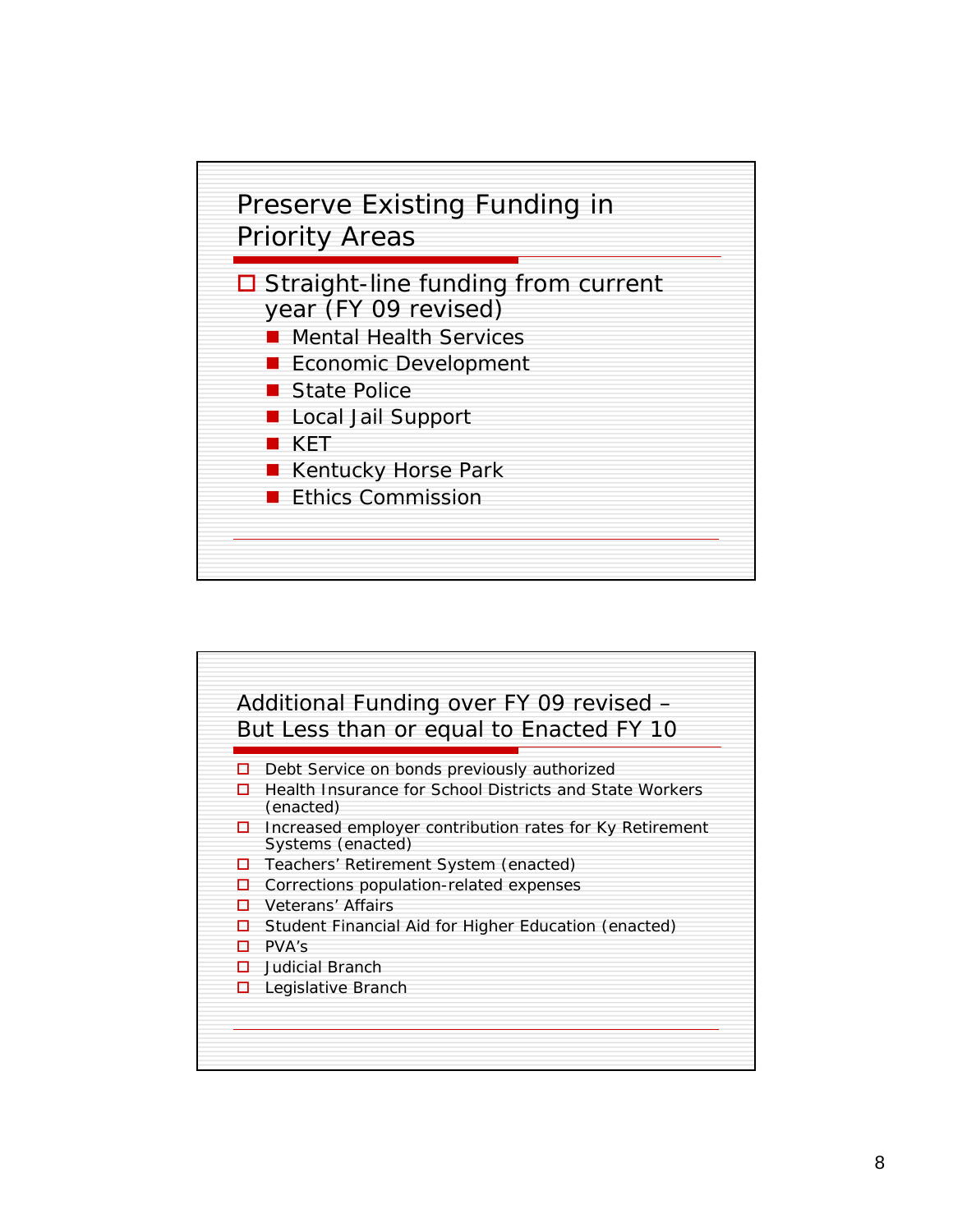

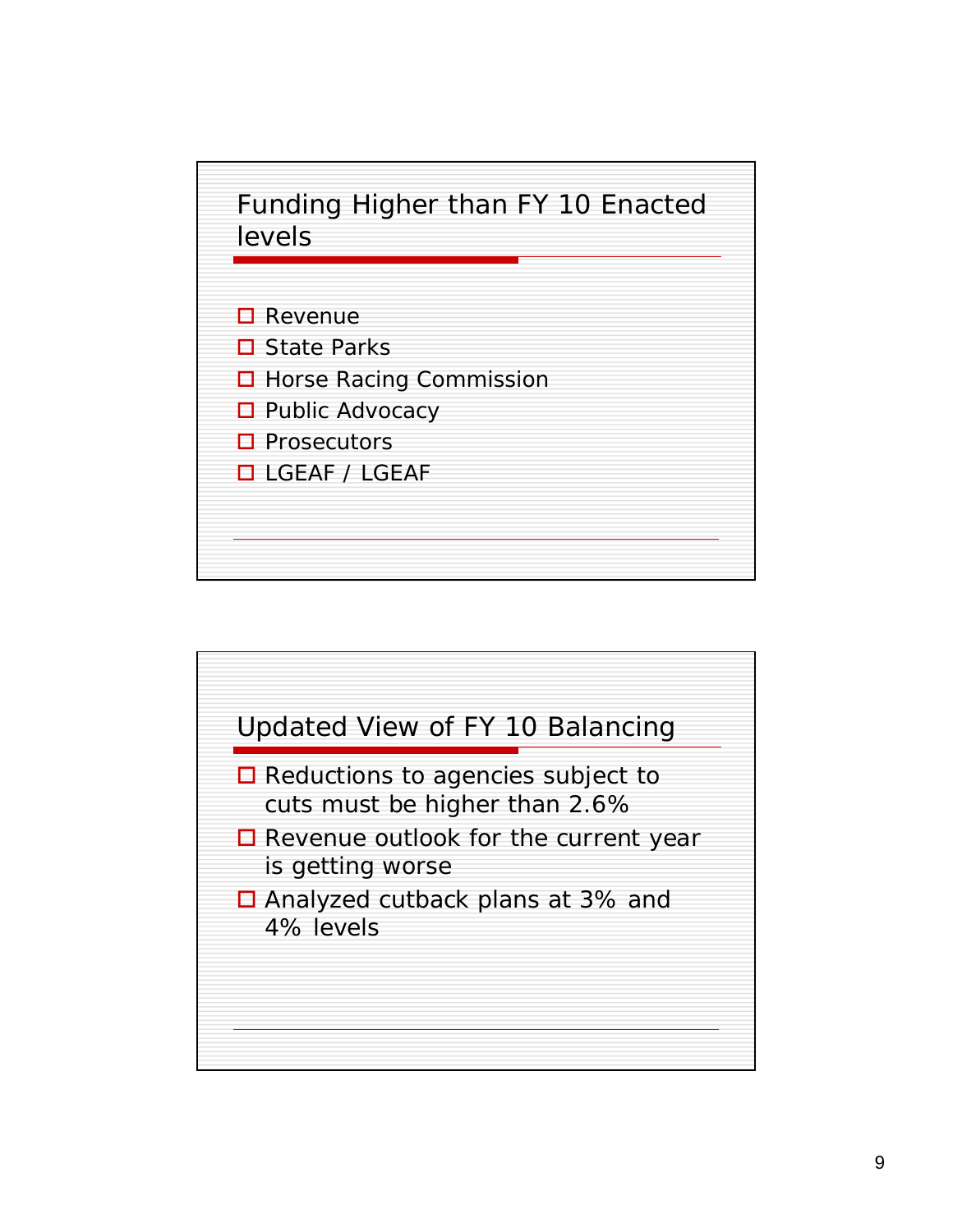

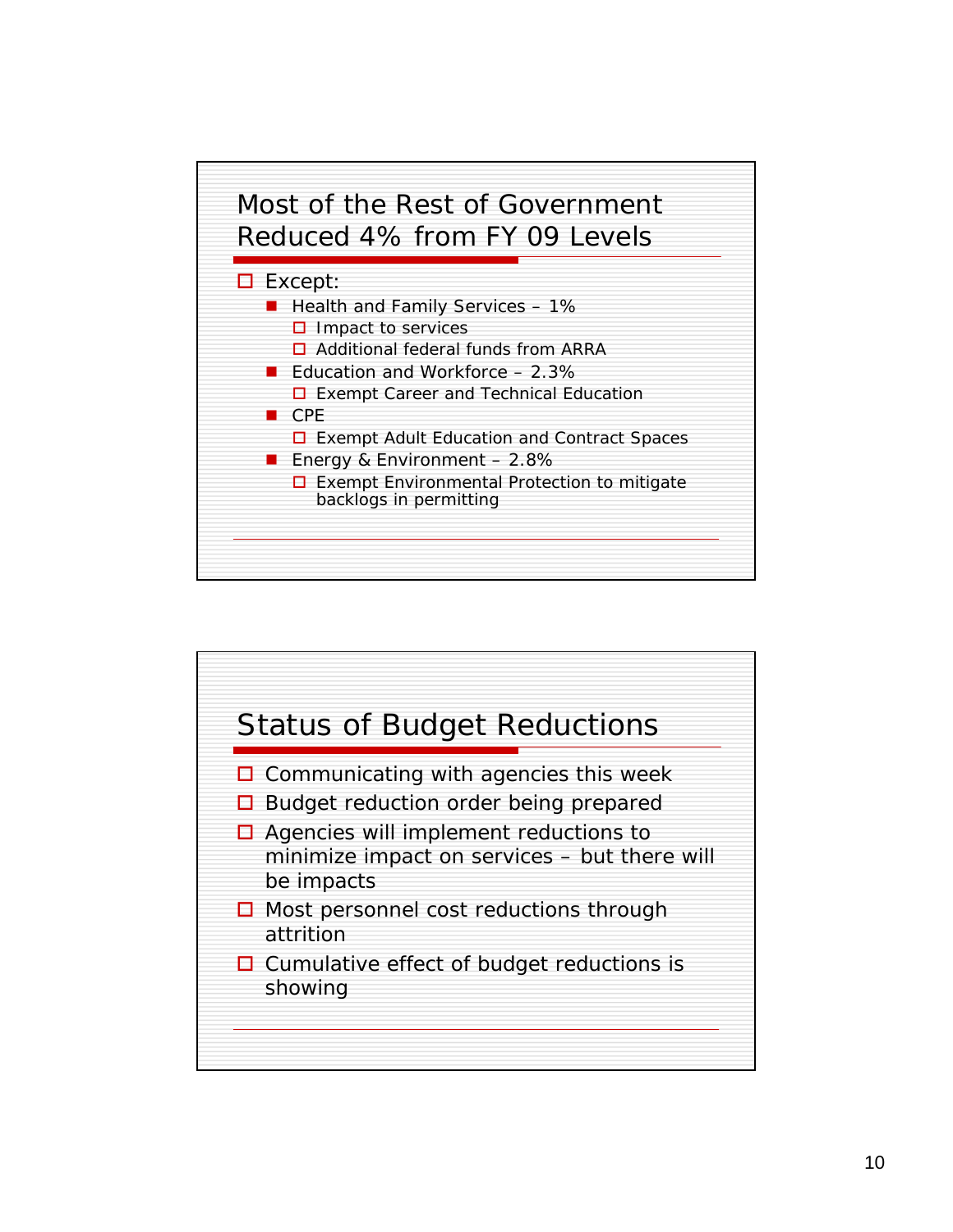

| <b>Road Fund Declined</b><br>5.6% in FY 09 |                                                         |                                                                     |        |  |                                                              |        |         |
|--------------------------------------------|---------------------------------------------------------|---------------------------------------------------------------------|--------|--|--------------------------------------------------------------|--------|---------|
|                                            |                                                         | FY09 Road Fund Revenues Compared to Previous Years<br>(\$ millions) |        |  |                                                              |        |         |
|                                            | Million \$<br><b>FY09</b><br><b>FY08</b><br><b>FY07</b> |                                                                     |        |  | Growth Rate (%)<br><b>FY09</b><br><b>FY08</b><br><b>FY07</b> |        |         |
| <b>Motor Fuels</b>                         | 622.5                                                   | 608.8                                                               | 563.5  |  | 2.3                                                          | 8      | 6.7     |
| Motor Vehicle Usage                        | 336.3                                                   | 405.8                                                               | 411.3  |  | $-17.1$                                                      | $-1.3$ | 4       |
| Motor Vehicle License                      | 98.2                                                    | 93.5                                                                | 101.7  |  | 5                                                            | -8     | 8.3     |
| <b>Motor Vehicle Operators</b>             | 15.5                                                    | 15.4                                                                | 15.8   |  |                                                              | $-2.8$ | 8.6     |
| <b>Weight Distance</b>                     | 75.4                                                    | 84.4                                                                | 85.4   |  | $-10.6$                                                      | $-1.3$ | 0.1     |
| Investment Income                          | 10.7                                                    | 19.5                                                                | 16.1   |  | $-45.2$                                                      | 20.9   | 152.6   |
| Other                                      | 33.4                                                    | 35.5                                                                | 32.2   |  | $-6$                                                         | 10.3   | $-22.1$ |
| <b>TOTAL</b>                               | 1192.0                                                  | 1262.8                                                              | 1225.9 |  | $-5.6%$                                                      | 3.0%   | 5.2%    |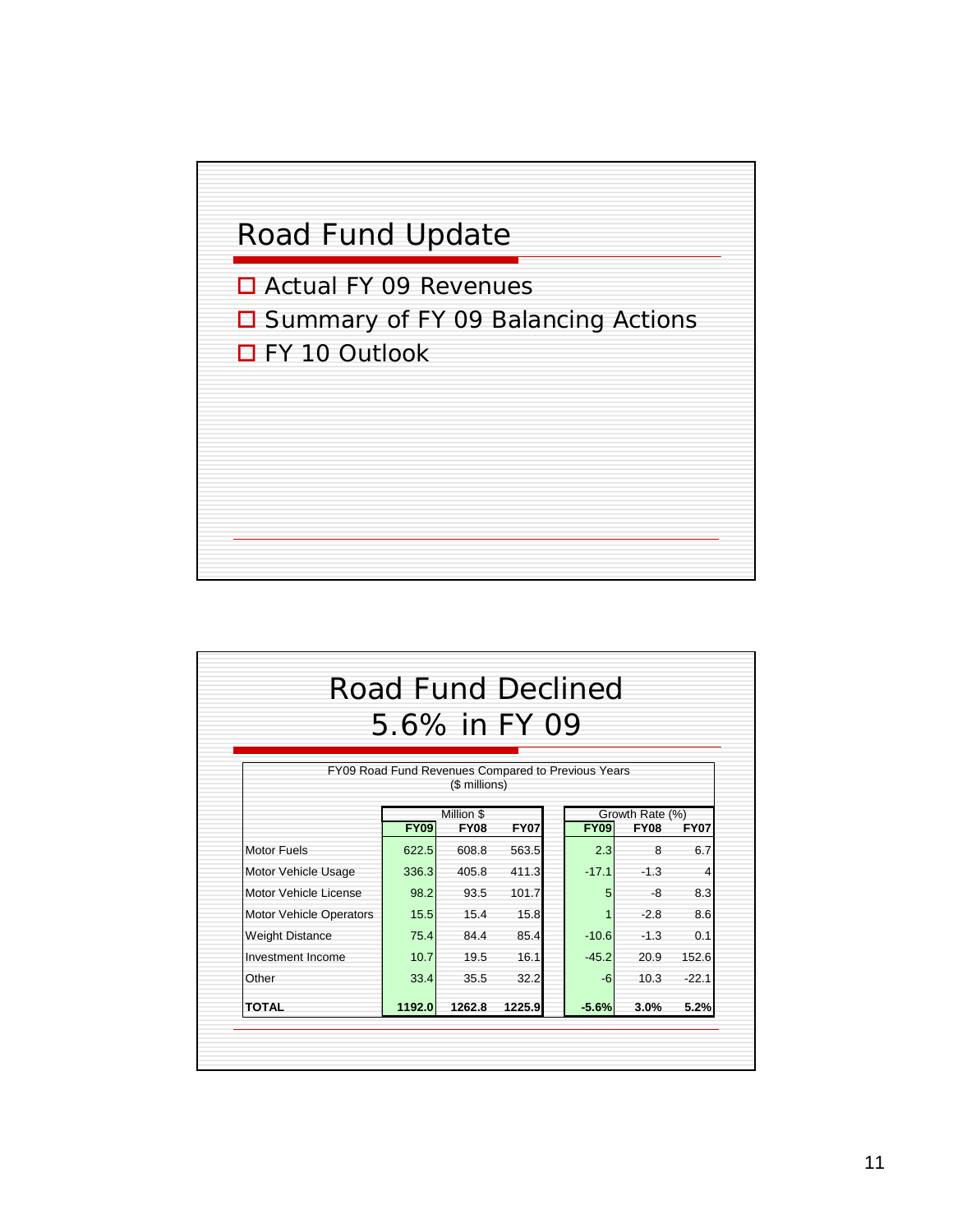

| FY 10 Road Fund Balancing Plan |             |
|--------------------------------|-------------|
|                                | (millions)  |
| <b>Revenue Shortfall</b>       | 264.1<br>S  |
| <b>Balancing Actions:</b>      |             |
| <b>Revenue Sharing</b>         | S.<br>45.7  |
| <b>Debt Service</b>            | ደ.<br>106.0 |
| <b>Other Reductions</b>        | 28.4<br>S   |
| <b>State Construction</b>      | 84.0<br>\$  |
| Total                          | 264.1       |